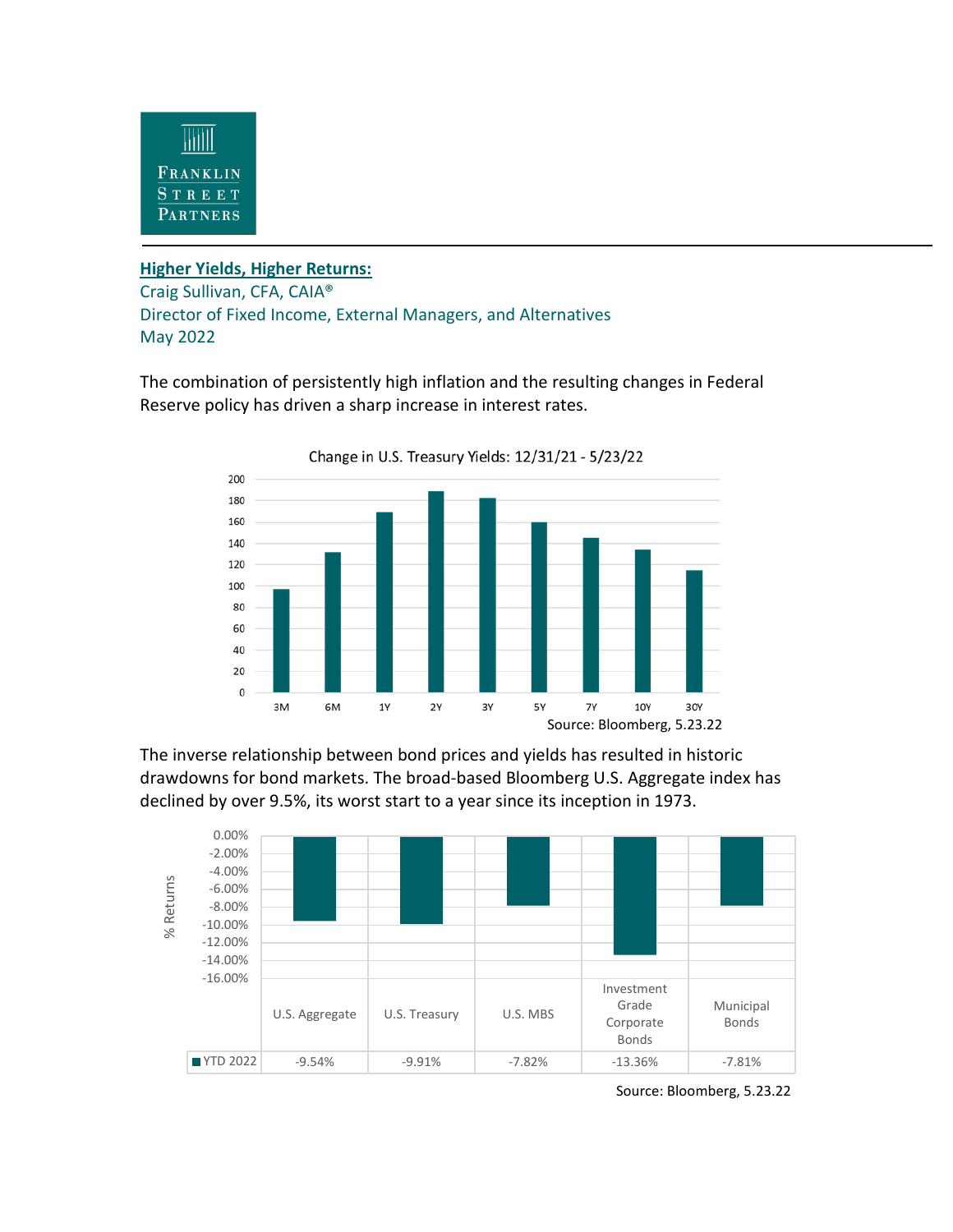However, while price declines are unwelcome in the near-term, higher interest rates are very beneficial to an investor's total return over time. This is because income from coupon payments and maturities can be reinvested at higher yields meaning a bond portfolio would generate more income than it would have if rates had remained unchanged. The simple example below highlights this point.

Suppose an investor owns a laddered bond portfolio that has a 2% yield-to-maturity and an interest rate sensitivity  $-$  or duration  $-$  of 5 years. Duration is an approximate measure of the percentage change in price for a 100 basis point (bps) change in yield. For a bond portfolio with a duration of 5 years, a 1% increase in rates would result in a 5% decline in price (conversely, a 1% decline in rates would result in a 5% increase in price).

The tables below outline three scenarios:

- A: Interest rates remain flat at 2% for ten years;
- B: Interest rates move 100 bps (1%) higher in the first year;
- C: Interest rates move 200 bps (2%) higher in the first year.

In scenario A, the price of the bond would remain unchanged over time and the investor would realize a 2.0% annualized return.

In scenario B, the price of the bond would decline by 5% in the first year. The total return for the year would be negative  $2\%$  (-5% + 2.0% + 1.0% = price decline + original yield of 2% + addition 1% of yield). The total yield of the hypothetical portfolio increases to 3% per year following the move higher in interest rates.

In scenario C, the price of the bond would decline by 10% in the first year. The total return for the year would be negative  $6\%$  (-10% + 2.0% + 2.0% = price decline + original yield of 2% + addition 2% of yield). The total yield of the hypothetical portfolio increases to 4% per year following the move higher in interest rates.

|                                                | <b>Estimated Annual Returns</b>                                                                           |         |         |      |         |      |      |      |      |         |                                                                        |
|------------------------------------------------|-----------------------------------------------------------------------------------------------------------|---------|---------|------|---------|------|------|------|------|---------|------------------------------------------------------------------------|
|                                                | Scenario Change in yield scenarios Year 1 Year 2 Year 3 Year 4 Year 5 Year 6 Year 7 Year 8 Year 9 Year 10 |         |         |      |         |      |      |      |      |         |                                                                        |
| A                                              | No Change                                                                                                 | 2.0%    | 2.0%    | 2.0% | 2.0%    | 2.0% | 2.0% | 2.0% | 2.0% | 2.0%    | 2.0%                                                                   |
| B                                              | $+100$ bps instantaneously                                                                                | $-2.0%$ | $3.0\%$ | 3.0% | $3.0\%$ | 3.0% | 3.0% | 3.0% | 3.0% | 3.0%    | 3.0%                                                                   |
| C.                                             | +200 bps instantaneously                                                                                  | $-6.0%$ | 4.0%    | 4.0% | 4.0%    | 4.0% | 4.0% | 4.0% | 4.0% | $4.0\%$ | 4.0%                                                                   |
|                                                |                                                                                                           |         |         |      |         |      |      |      |      |         |                                                                        |
| <b>Estimated Annualized Cumulative Returns</b> |                                                                                                           |         |         |      |         |      |      |      |      |         |                                                                        |
|                                                | Scenario Change in yield scenarios                                                                        |         |         |      |         |      |      |      |      |         | Year 1 Year 2 Year 3 Year 4 Year 5 Year 6 Year 7 Year 8 Year 9 Year 10 |
| A                                              | No Change                                                                                                 | 2.0%    | 2.0%    | 2.0% | 2.0%    | 2.0% | 2.0% | 2.0% | 2.0% | 2.0%    | 2.0%                                                                   |
| B                                              | +100 bps instantaneously                                                                                  | $-2.0%$ | 0.5%    | 1.3% | 1.7%    | 2.0% | 2.1% | 2.3% | 2.4% | 2.4%    | 2.5%                                                                   |
| C.                                             | $+200$ bps instantaneously                                                                                | $-6.0%$ | $-1.1%$ | 0.6% | 1.4%    | 1.9% | 2.3% | 2.5% | 2.7% | 2.8%    | 3.0%                                                                   |